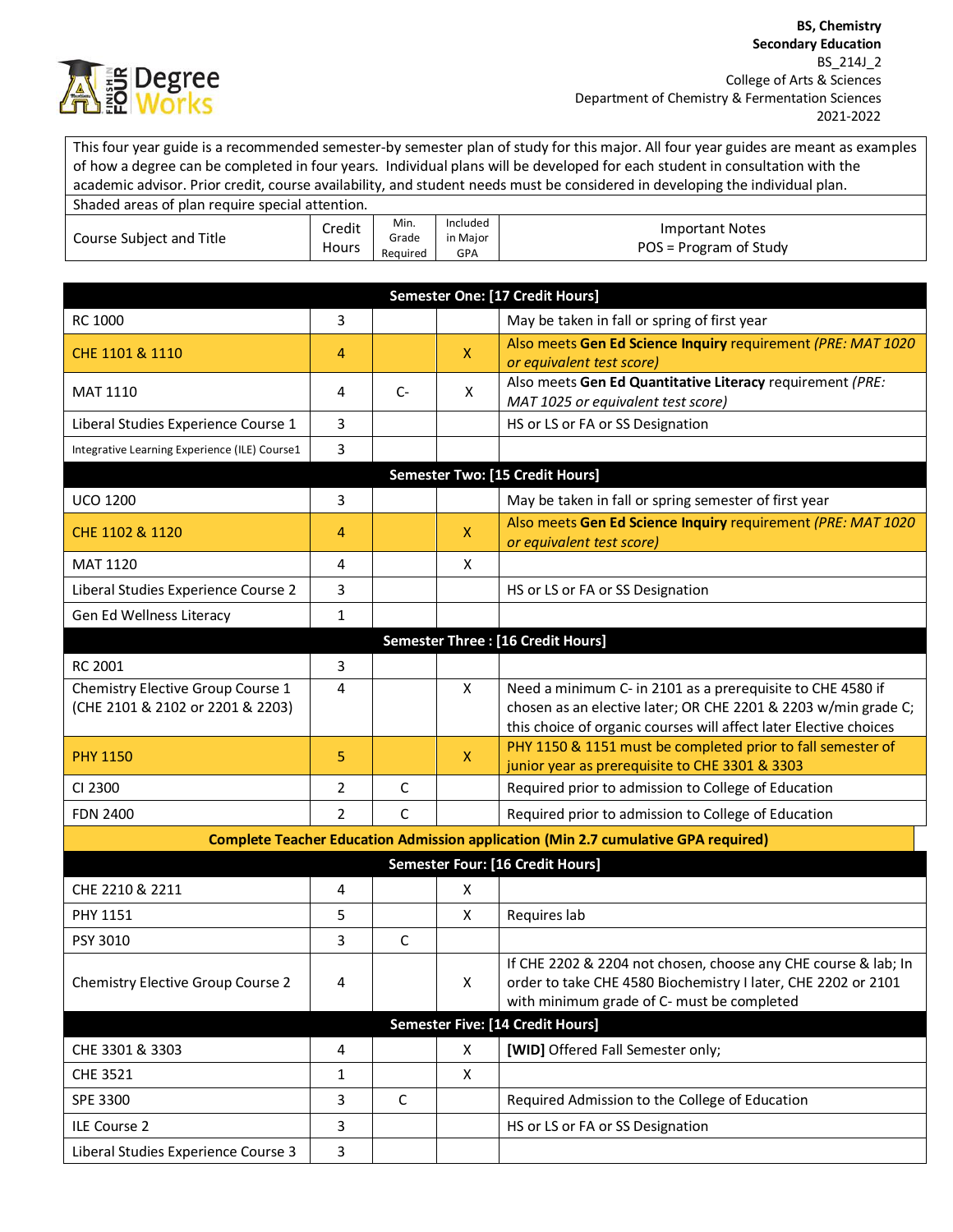

This four year guide is a recommended semester-by semester plan of study for this major. All four year guides are meant as examples of how a degree can be completed in four years. Individual plans will be developed for each student in consultation with the academic advisor. Prior credit, course availability, and student needs must be considered in developing the individual plan. Shaded areas of plan require special attention. Course Subject and Title Credit **Hours** Min. Grade Required Included in Major GPA Important Notes POS = Program of Study **Semester Six: [16 Credit Hours]** Integrative Learning Experience<br>Course 3 Chemistry Elective Group Course 3 3 3 X CHE 4580 recommended – prerequisite: minimum grade of C- in CHE 2202 or 2101 BIO 1801 4 X CI 3400 2 C Required admission to College of Education GS 4403 3 C X **[WID] NOTE: This course requires senior standing as a prerequisite. Students will have to see the department to obtain a permit to register for this course.** Gen Ed Wellness Literacy 1 **Semester Seven: [14 Credit Hours]** CHE 3000 1 1 X CHE 3404 **3** 3 X Offered Fall Semester only GES 1101 4 X Liberal Studies Experience Course 4 3 4 HS or LS or FA or SS Designation GS 4404 3 C X **[WID] Semester Eight: [12 Credit Hours]** CI 4900 Student Teaching 12 X **Capstone**; Minimum 2.7 cumulative GPA required to do student teaching

| <b>General Requirements Summary</b> |              |                     |           |             |  |  |
|-------------------------------------|--------------|---------------------|-----------|-------------|--|--|
| Minimum<br><b>Total Hours</b>       | Gen Ed.      |                     | Minimum   |             |  |  |
|                                     | <b>Hours</b> | Writing             | Major GPA | Overall GPA |  |  |
| 120                                 | 44           | RC 1000 and RC 2001 | 2.0       | 2.7         |  |  |

**All CHE courses and all courses in Major Requirements area on Program of Study count in major GPA.**